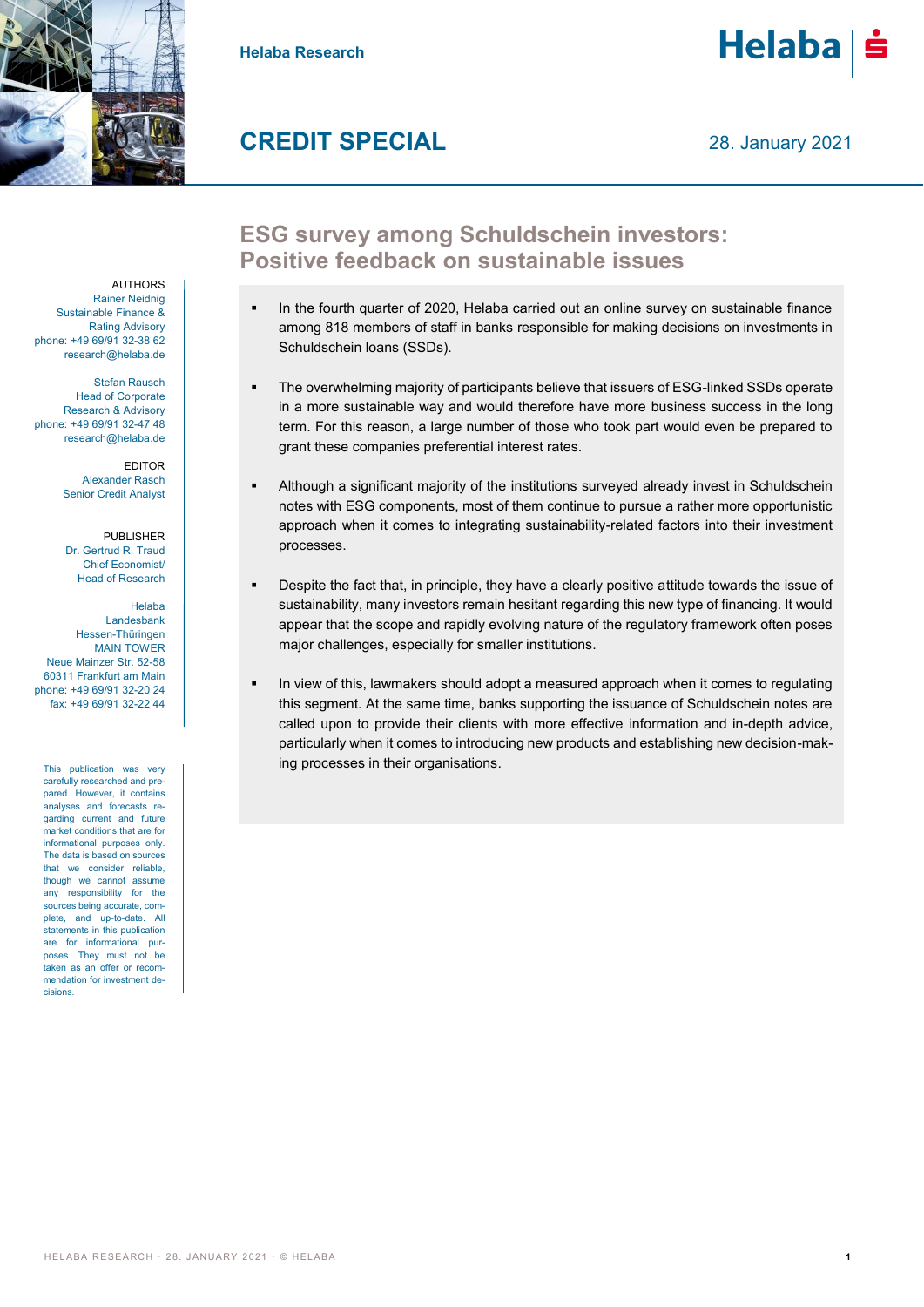### **Importance of sustainability on the rise - in SSD segment too**

There was arguably no other segment of the capital and credit market that was talked and written about as much last year as that of sustainable finance. Meanwhile, this issue has also made its mark on the Schuldschein market. In 2020, 14 separate transactions raised an impressive EUR 2.6 billion from green and sustainability-linked SSDs, thereby boosting their market share from 10 % to 13 %.

That said, this segment still represents a comparatively recent funding option, to which both issuers as well as lenders are only just gradually becoming accustomed. Given this state of affairs, it seems entirely logical to ask investors about their approach to this issue, their experience and their future plans. For this purpose, between October and December Helaba carried out an online survey among 818 individuals in banks with responsibility for making decisions on investments in Schuldschein loans.

The survey consisted of 14 questions with multiple predefined answers and also included a custom text field in which respondents had the opportunity to share their own unique impressions, experiences or challenges. Among participants, 112 worked at German Sparkassen (savings banks) and 119 at other domestic German banks, while 587 were based at credit institutions outside Germany with a focus on the DACH region, France, Scandinavia and Asia. The encouraging response rate, which was between 5 and 37 % (median: 29%) for individual questions, shows that the issue is afforded a high priority in the institutions we surveyed. As much as a quarter of all questionnaires were completed in full. In particular, German Sparkassen and other domestic banks, with a response rate of 68 % and 45 %, respectively, proved to be especially interested in this topic.

### **Majority of investors persuaded of ESG value added**

Admittedly, it would appear that particularly larger, mainly non-German banks have given the greatest amount of consideration to the issue of sustainability and have made the most progress in implementing it on an operational level. Nevertheless, the majority of all respondents have already addressed the topic and have come to the conclusion that sustainability should be a key factor in their investment decision-making process. Even though a fifth of survey participants consider the issue of climate change to be of particular concern, the bulk of respondents regard environmental, social and corporate governance factors as equally important.







Source: Helaba Research Source: Helaba Research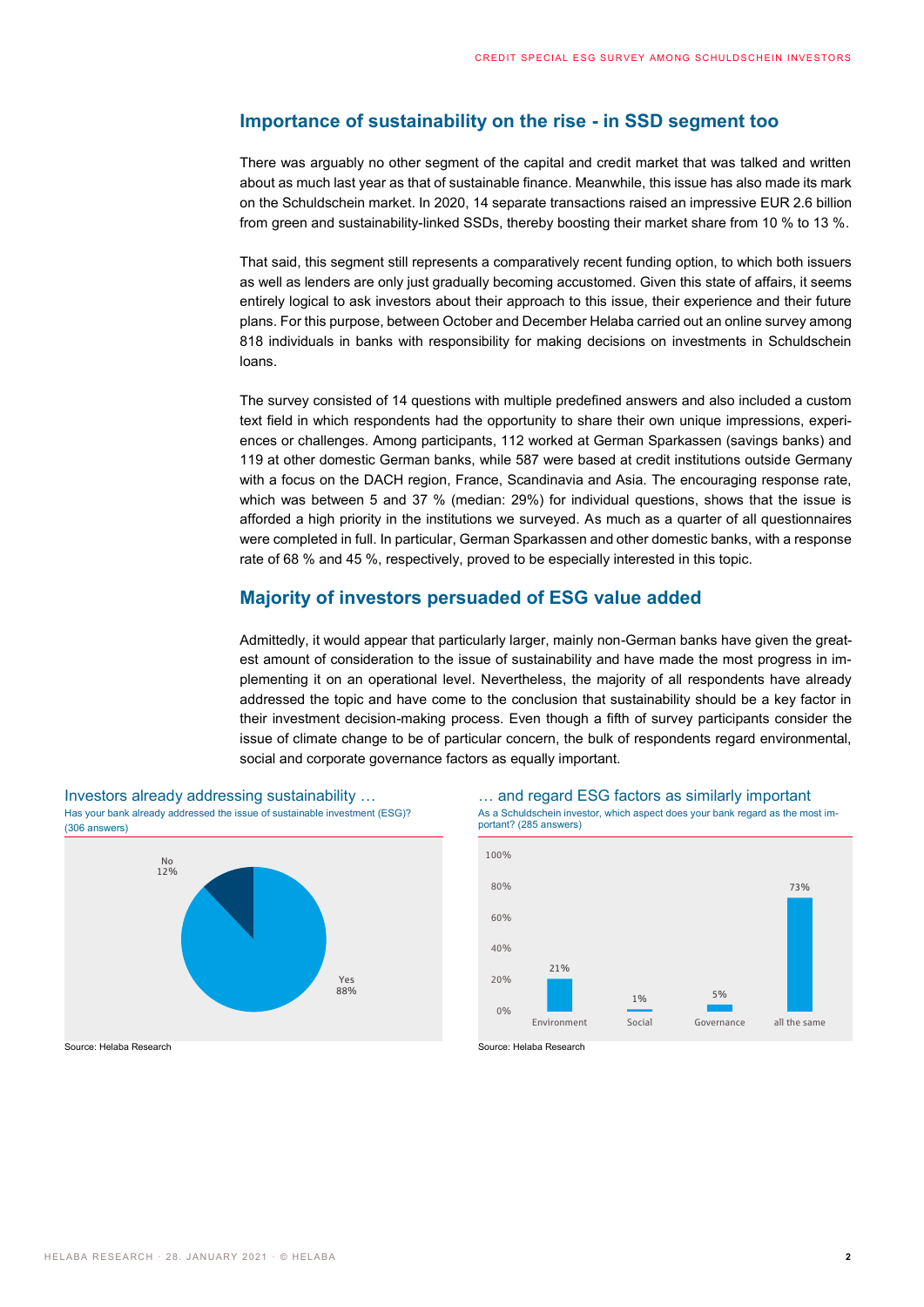### **Reduced ESG risks as a pecuniary benefit**

This is not only an indication of respondents' desire to take more responsibility for protecting the natural environment or for social causes. In fact, the responses also reflect tangible business interests. For instance, roughly two-thirds of participants are convinced that issuers of ESG-linked instruments operate in a more sustainable way and therefore have more business success in the long term. In other words, according to the experts surveyed, taking ESG aspects into account when making investment decisions is ultimately also reflected in a more attractive risk-reward profile.

### SSDs with ESG components reflect well on issuers

Does your bank believe that issuers of green, social or ESG-linked SSDs are generally more successful in their business? (226 answers)



Source: Helaba Research

The conviction that, if borrowers take a systematic approach to considering sustainability aspects, this will translate into their debt instruments carrying a lower probability of default is also reflected in lenders' expected returns. For instance, 60 % of those surveyed are willing in principle to accept a lower interest rate in favour of reduced ESG risks. This willingness tends to be even higher if investors had already invested in a sustainability-linked SSD. Even so, half the participants still keep an eye on the overall rate of return of their investments, especially in the current low interest rate environment, and make this decision contingent on the underlying margin of the respective transaction. By the same token, however, this constraint could also lead to even greater price differentiation between sustainable and conventional instruments were interest rates to rise.



Lenders prepared to make concessions on pricing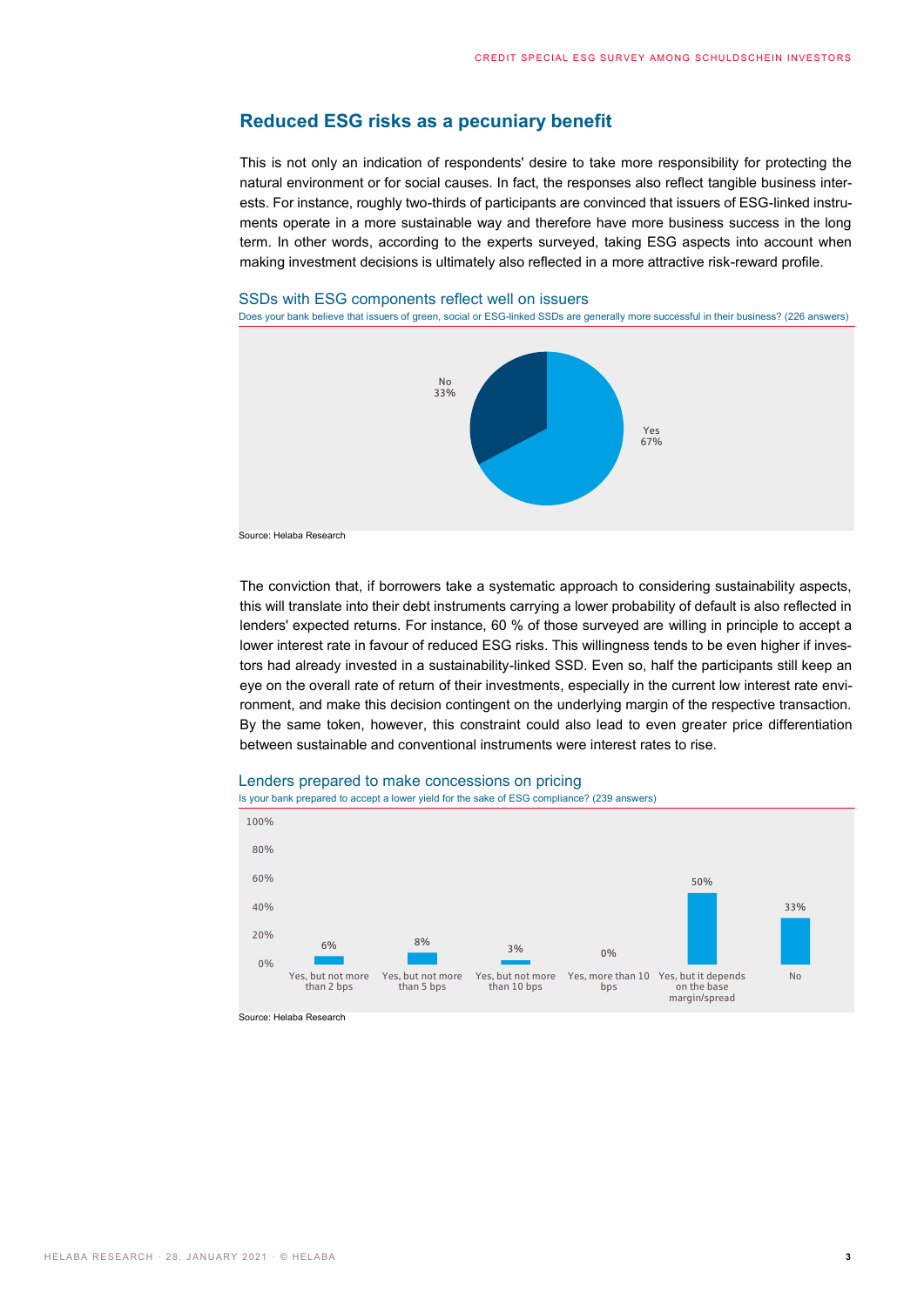### **Majority already actively involved**

Most survey participants are not just paying lip service to ESG, with 60 % already invested in ESGcompliant Schuldscheine. SSDs, in which the funds raised are allocated to predefined environmental projects, are the most popular. ESG-linked transactions with coupons based on specific sustainability indicators are the preferred choice for as many as 40 % of participants. However, in line with the situation on the overall market, the share of sustainable SSDs in portfolios remains fairly low - between 1 and 10 % for just over three quarters of respondents. At least 8 % of them have allocated more than a fifth of their budget according to ESG criteria, with non-German banks tending to have higher investment ratios than German institutions.



How high is the share of SSDs with sustainability components as a proportion of your total Schuldschein portfolio? (158 answers)



### **ESG aspects so far only loosely embedded in investment strategies**

When integrating sustainability aspects into their investment processes, though, most of the respondents take a somewhat more opportunistic approach. Almost 90 % have not yet defined investment guidelines for sustainable investments. Despite this, a little over a third of participants are planning to make up ground on this issue within the next year. Even in institutions that have defined an ESG investment strategy, only around a quarter currently stipulate binding portfolio ratios. In addition, only 14 % of participants are planning to include ESG-compliant Schuldscheine as part of their investment targets over the next twelve months, while a third would at least like to address this goal in the long term. However, more than half of those who responded do not yet plan any such measures.





Does your house plan to include ESG-compliant SSDs in relevant investment targets? (105 answers)

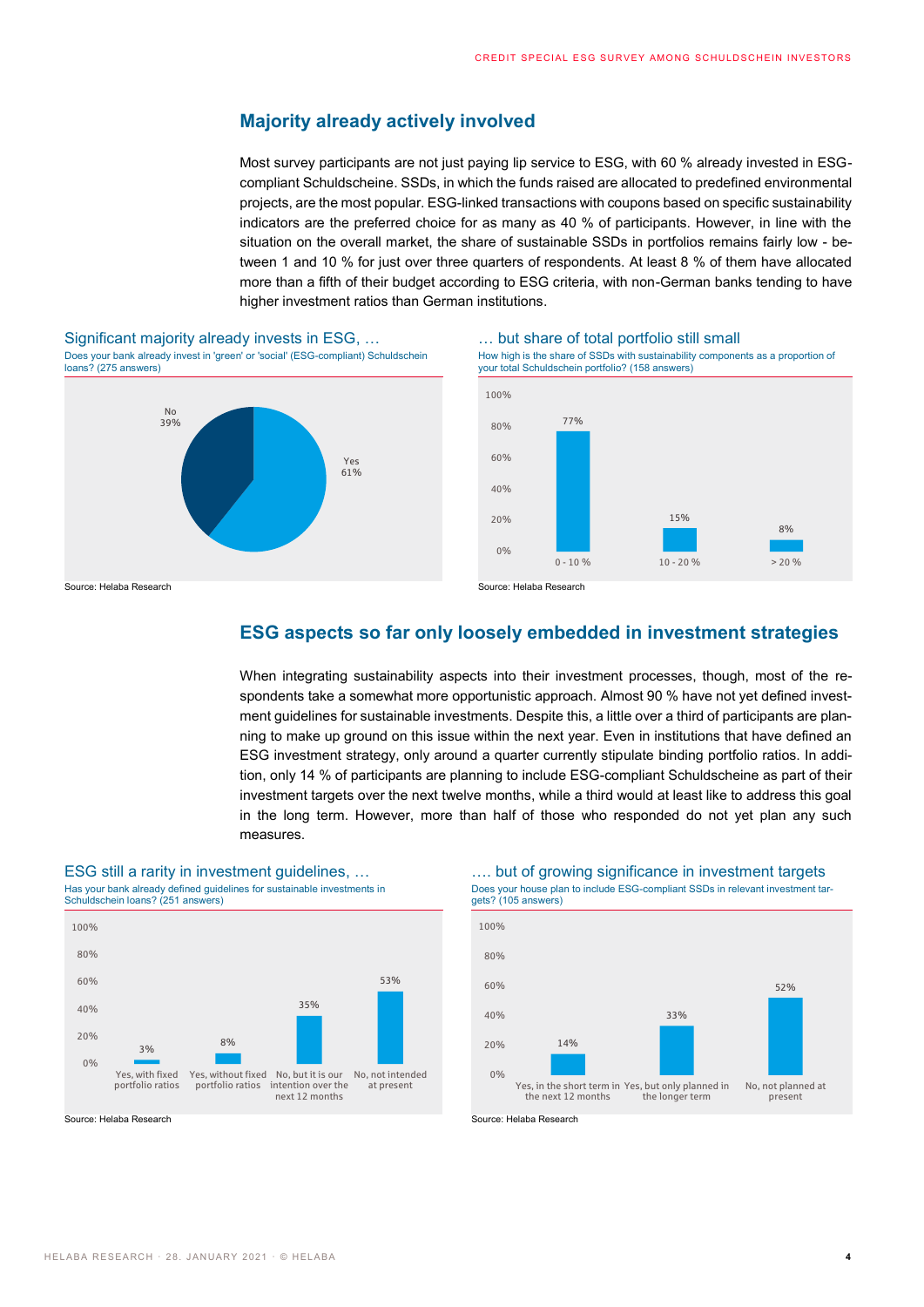### **Complexity of legal framework still the main stumbling block**

Although the answers we received indicate that, fundamentally, there is a decidedly positive attitude towards the issue of sustainability and many respondents already have some initial experience of the topic, a number of investors are evidently still unfamiliar with this new form of finance. Indeed, only a narrow majority of decision-makers have a generally more positive view of Schuldscheine with ESG components that of conventional transactions. This indifference is especially pronounced among (smaller) German Sparkassen. Around 60 % of participants still being unaware of at least significant parts of the forthcoming statutory provisions or standard market guidelines. That is why as many as three quarters of them want to be informed as a matter of principle about ESG-compliant investments. However, most do not want to be inundated with knowledge. As few as around 30 % expressed a desire for regular and focused information. Additionally, the existence of numerous sustainability agencies is perceived by the majority as something of an unwieldy labyrinth. It would appear that the scope and rapidly evolving nature of the regulatory framework often poses major challenges, especially for smaller institutions. The qualitative answers also indicate a substantial need for information on the in-house processes required, the rating agencies' methodology, statutory provisions as well as documentation and auditing requirements.

### Is your bank aware of the statutory provisions ("taxonomy") and/or the Green or Social Bond Principles? (243 answers)



Guidelines and regulatory framework not well known Investors want to be informed, albeit in moderation Would your bank like to be informed about ESG-compliant investments in Schuldschein loans? (246 answers)



## **Success of Green Deal will largely depend on taking a measured approach to regulation**

The question as to whether it will be possible to ensure that sustainable practices are more firmly entrenched in our society, also with the support of relevant financing solutions, is therefore largely contingent on the regulatory framework not placing too high a burden on stakeholders. Clear and manageable requirements that can be implemented quickly and have a long-term shelf life are what are needed. This is the only way to guarantee that innovative financial products will meet with greater acceptance among both borrowers and lenders alike. It will also be a crucial factor in helping to prevent large multinational banks from gaining a competitive advantage among lenders. However, banks supporting the issuance of Schuldschein notes are also called upon to provide their clients with more effective information and in-depth advice, particularly when it comes to introducing new products and establishing new decision-making processes in their organisations.